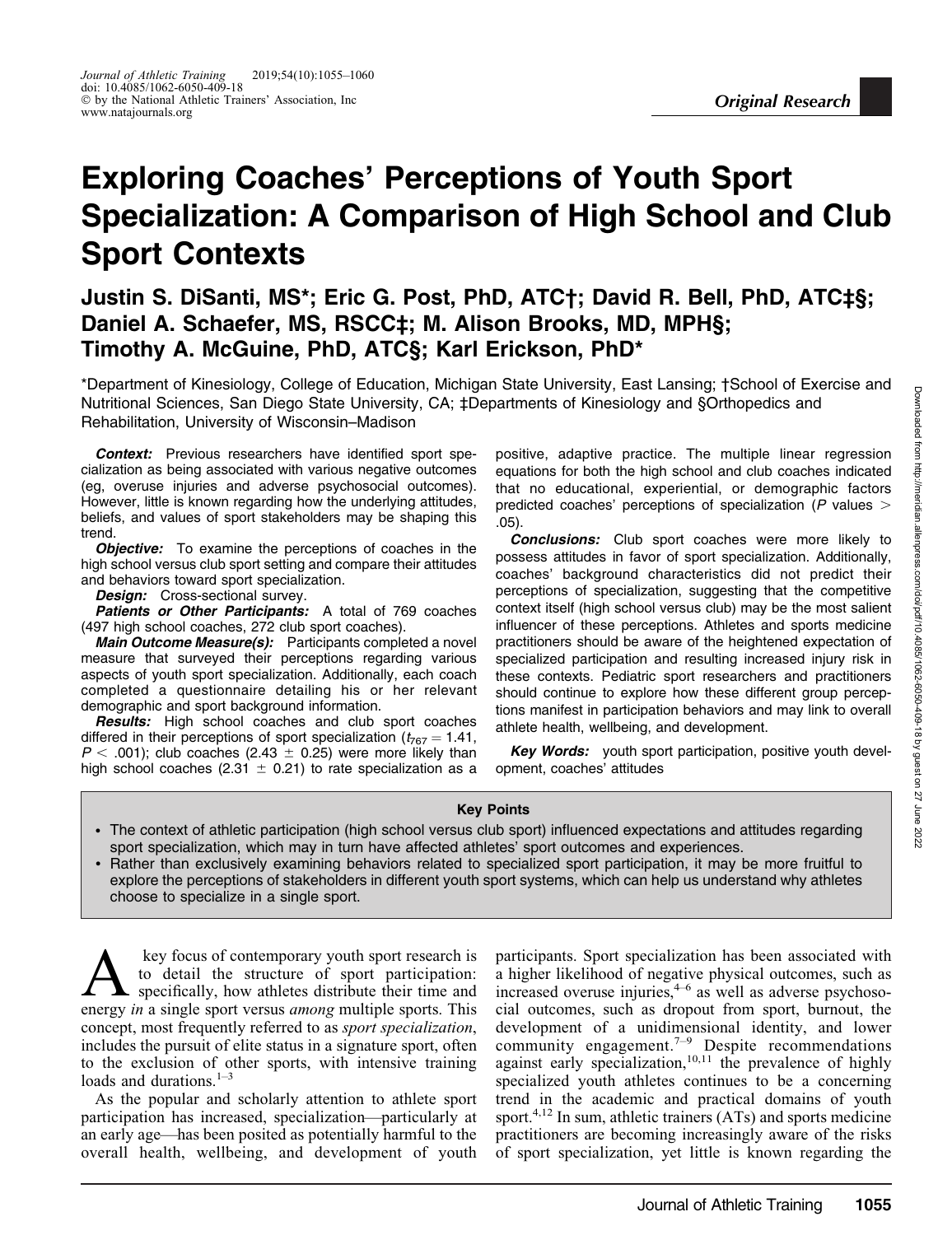Recent literature<sup>4,13–16</sup> has suggested that when examining athletes' participation behaviors, accounting for context is critical. For example, athlete sex has appeared meaningful in the sport-participation pathways of youth athletes, and females were more likely to specialize early, had a greater degree of uncertainty regarding their pathway selection, and experienced heightened training loads in relation to their male athlete counterparts.13,14 Additionally, school size was positively related to an athlete's propensity to specialize, indicating that athletes from larger schools were more likely to identify as specializers, whereas those from smaller schools were more likely to identify as multisport athletes.<sup>4</sup> Finally, the type of sport has been identified both conceptually<sup>15</sup> and empirically<sup>16</sup> as a salient influencer of the utility of early specialization.

One novel proposed avenue for better understanding the logical gap between recommendations and perceived specialization behaviors is to explore the perceptions, attitudes, and beliefs of youth sport stakeholders that may guide athletes to select their respective sport-participation pathways. To better understand this pathway selection, we must examine the high school and club sport settings. Though athletes occasionally must choose between these competitive contexts, little is known about how they compare in terms of their climates for specializing in a single sport. Broadly, high school sport is more typically aligned with the tenets of educational athletics, including a focus on holistic growth over elite talent development.<sup>1</sup> Club sports, on the other hand, often involve a more commercial pay-to-play system, and these highly competitive levels may lead to a de-emphasis on the individual's holistic development in favor of pursuit and achievement of elite status.<sup>3</sup> These contexts have potentially far-reaching implications for how athletes should be trained, treated, and guided by ATs and sports medicine practitioners in each setting.

Therefore, the purpose of our study was to compare the perceptions of youth sport specialization between high school and club sport coaches. A second aim was to determine if coaches' characteristics predicted perceptions of specialization within each group. We hypothesized that the heightened professionalization of club sports would align with more favorable attitudes of club sport coaches than high school coaches toward youth sport specialization.

## METHODS

## **Participants**

The Institutional Review Board at the University of Wisconsin–Madison approved the study and procedures. Coaches of high school and club teams with high school– aged athletes from 3 sports popular in both settings (basketball, soccer, volleyball)<sup>18</sup> were invited via e-mail to complete an anonymous electronic questionnaire (Qualtrics, Provo, UT) regarding their perceptions of youth sport specialization. A convenience sample of coaches was recruited via e-mails to (1) high school coaches through the Michigan High School Athletic Association and (2) club sport coaches using publicly available e-mail addresses for club sport organizations in Illinois, Michigan, Minnesota, and Wisconsin. Coaches were eligible if they

had served as the head or assistant coach of a high school or club sport team in the past 12 months. An information sheet regarding the study was included in the e-mail sent to potential respondents, but participants were not required to sign a consent form due to the survey's anonymous nature. The estimated time of completion for the testing battery was 15 to 20 minutes, and participants received a \$5 Amazon gift card as compensation.

A total of 11 248 e-mails were distributed to high school and club sport coaches in the midwestern United States, with 1156 total responses (10.3% response rate). Of the total responses, 769 coaches completed the full questionnaire (66.5% completion rate, 6.8% effective response rate), and their data were used for data analysis. The effective response rates were 17.4% (497 fully completed questionnaires from 2852 e-mails sent) for high school coaches and 3.2% (272 completed questionnaires from 8396 e-mails sent) for club coaches. To try to improve the response rate among coaches, we re-sent e-mail invitations to potential participants after 7 and 14 days.

## Measures

The primary measure for this study was the Youth Sport Specialization Perception Scale  $(YSSPS)$ ,<sup>19</sup> which is a 25item survey designed to examine the attitudes, beliefs, and values of sport stakeholders related to sport specialization. More specifically, the YSSPS is a tool that attempts to globally quantify how sport stakeholders perceive important elements related to specializing (eg, likelihood of maximizing talent, ability to create an enjoyable experience, pressure from coaches or parents) in a positive or negative fashion. For each item (eg, ''All athletes should specialize in 1 sport by the time they reach high school''), participants rated their perception on a Likert-type scale ranging from 1 (strongly disagree) to 4 (strongly agree); higher ratings indicate a more favorable attitude regarding sport specialization. This scale was validated<sup>19</sup> with 822 former athletes as a reliable global measure of youth sportspecialization perceptions (Cronbach  $\alpha = 0.87$ ).

In addition to the YSSPS, participating coaches also reported demographic, educational, and sport-background characteristics. These consisted of age, sex, school size (for high school coaches), community size (for club coaches), years of coaching experience, whether they had received postsecondary sport education, whether they had received additional coach certifications not associated with postsecondary education, and their self-rating of their coaching quality compared with ''the best coach [they] know who works with similar athletes" (rated from  $1-7$ :  $1 = \text{very low}$ ,  $4 = about the same, and 7 = very high.$ 

## Statistical Analysis

An independent-samples  $t$  test was conducted between the high school and club sport coach groups to determine whether their mean ratings on the YSSPS differed and calculate the effect size.<sup>20</sup> Additionally, 1-way analyses of variance were conducted for each of the 3 contextual characteristics that have been identified by earlier investigators4,13–16 as influential for athletes' patterns of sport participation (ie, team sex, school and community size, and sport type) to determine if perceptions of specialization differed by category within each coach group. Finally, a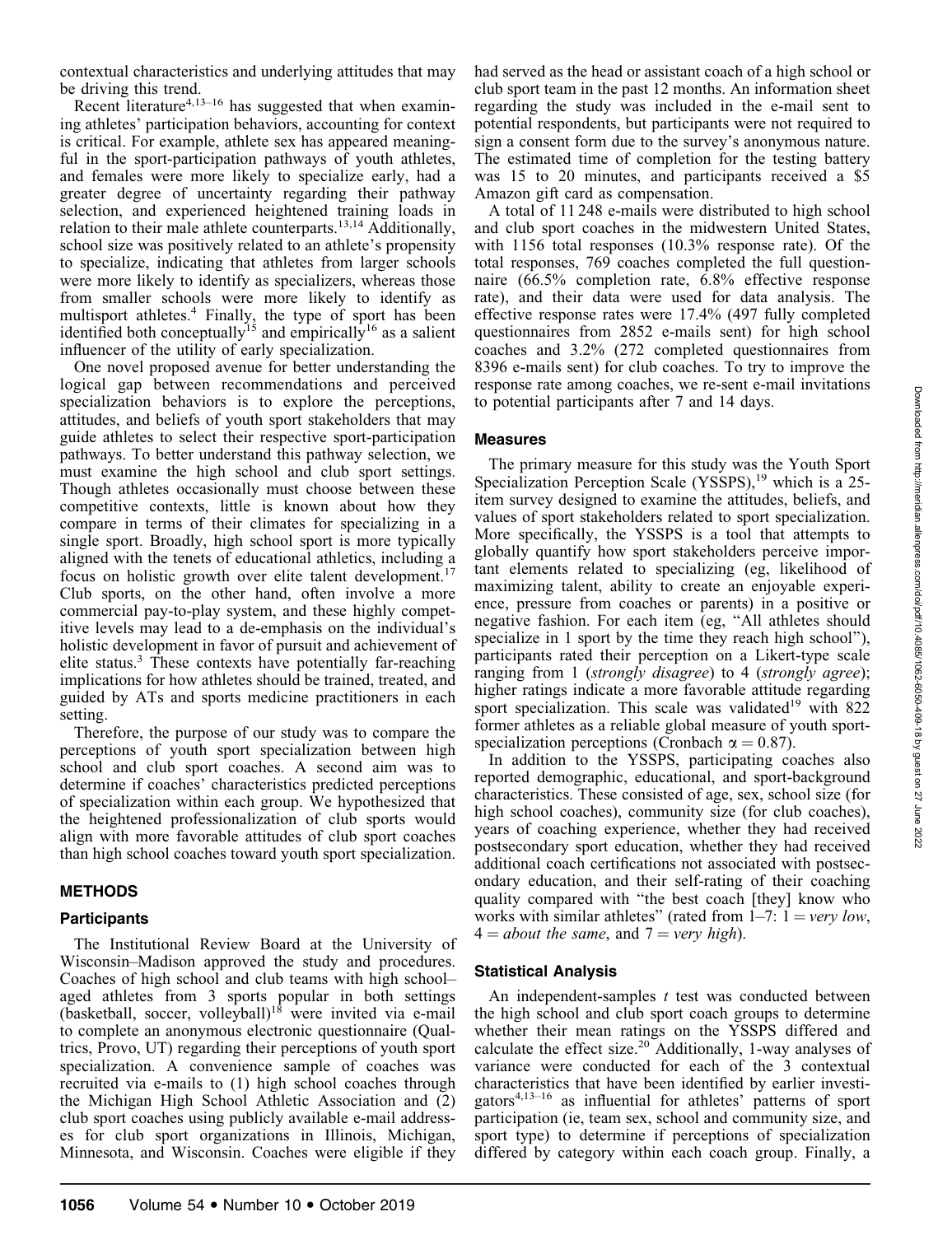#### Table 1. Participant Demographics

|                                       | N or n $(\%)$ or Mean $\pm$ SD |                           |                    |         |  |  |  |
|---------------------------------------|--------------------------------|---------------------------|--------------------|---------|--|--|--|
| Variable                              | Overall $(N = 769)$            | High School ( $n = 497$ ) | Club ( $n = 272$ ) | P Value |  |  |  |
| Coach sex                             |                                |                           |                    | .76     |  |  |  |
| Female                                | 266 (34.6)                     | 170 (34.2)                | 96 (35.3)          |         |  |  |  |
| Male                                  | 503 (65.4)                     | 327 (65.8)                | 176 (64.7)         |         |  |  |  |
| Coach age, y                          | $41.0 \pm 11.5$                | $41.3 \pm 10.6$           | $40.6 \pm 12.9$    | .46     |  |  |  |
| Coach experience, y                   | $12.04 \pm 6.50$               | $12.32 \pm 6.48$          | $11.54 \pm 6.49$   | .11     |  |  |  |
| Self-rated coach quality (range, 1–7) | $5.21 \pm 0.97$                | $5.19 \pm 0.98$           | $5.22 \pm 0.96$    | .70     |  |  |  |
| Typical player age, y                 |                                |                           |                    | < 0.001 |  |  |  |
| 14                                    | 72 (9.4)                       | 1(0.2)                    | 71 (26.1)          |         |  |  |  |
| 15                                    | 83 (10.8)                      | 21(4.2)                   | 62(22.8)           |         |  |  |  |
| 16                                    | 287 (37.3)                     | 210 (42.3)                | 77 (28.3)          |         |  |  |  |
| 17                                    | 308 (40.0)                     | 258 (51.9)                | 50 (18.4)          |         |  |  |  |
| 18                                    | 19(2.5)                        | 7(1.4)                    | 12 (4.4)           |         |  |  |  |

multiple linear regression was conducted for each group to explore if the coach's pertinent sport background and education characteristics (ie, age, sex, age of players, years of coaching experience, self-perception of coaching quality) predicted his or her perceptions of sport specialization. Statistical significance was set a priori at  $P < .05$  (2) sided), and all analyses were performed using IBM SPSS (version 24.0; IBM Corp, Armonk, NY).

#### RESULTS

Participant demographics are presented in Table 1. In total, 769 coaches (females = 266 [34.6%], age = 41.0  $\pm$ 11.5 years) completed the questionnaire, 497 of whom selfclassified as high school coaches (64.6%) and 272 (35.4%) as club coaches. Furthermore, 451 participants (58.65%) coached female teams, 238 (30.95%) coached male teams, and 80 (10.40%) coached both. Club coaches were more likely to rate specialization as a positive, adaptive practice than their high school counterparts while exhibiting a medium effect size (club = 2.43  $\pm$  0.25, high school = 2.31  $\pm$  0.21;  $t_{767} = 1.41$ ;  $P < .001$ ; d = 0.48).

Descriptive results of high school and club coaches' ratings of sport specialization for each of the 3 contextual variables (team sex, school and community size, and sport) are presented in Tables 2 (high school coaches) and 3 (club coaches). Results of the one-way analyses of variance for coach group based on the 3 contextual variables are presented in Table 4. For the high school coaches, specialization perceptions differed by team sex (male  $=$ 2.31  $\pm$  0.21, female = 2.31  $\pm$  0.21, both = 2.39  $\pm$  0.21; P  $=$  .04) and sport (basketball  $=$  2.26  $\pm$  0.20, soccer  $=$  2.37  $\pm$ 0.19, volleyball = 2.34  $\pm$  0.21; P < .001). School size did not affect specialization perceptions in the high school coach group (Class A [or 1] = 2.34  $\pm$  0.21, Class B [or 2] = 2.28  $\pm$  0.20, Class C [or 3] = 2.31  $\pm$  0.21, Class D [or 4] = 2.33  $\pm$  0.21; P = .15). For the club coaches, specialization perceptions differed by team sex (male  $= 2.39 \pm 0.20$ , female = 2.43  $\pm$  0.27, both = 2.53  $\pm$  0.36; P = .03) and sport (basketball = 2.37  $\pm$  0.26, soccer = 2.49  $\pm$  0.26, volleyball = 2.42  $\pm$  0.21; P < .01). However, community size was not a significant factor in these perceptions  $(<50000$  people = 2.39  $\pm$  0.26, 50 000–250 000 people =  $2.45 \pm 0.23$ ,  $250\,000 +$  people =  $2.46 \pm 0.21$ ;  $P = .23$ ).

For the high school coaches, multiple linear regression did not yield a significant equation to predict specialization perceptions based on their background characteristics (ie,

team age, years of coaching experience, self-rated coach quality, coach age, coach sex;  $F_{5,491} = 1.52$ ,  $P = .18$ ,  $R^2 =$ 0.02). Similar results occurred for the club coaches ( $F_{5,266}$ )  $= 0.59, P = .71, R^2 = 0.01$ .

#### **DISCUSSION**

Previous authors have broadly examined youth athletes' patterns of specialized or diversified sport participation, $4,21-24$ whereas recent researchers<sup>25,26</sup> have begun to explore underlying attitudes toward this topic in high school athletes and coaches. However, we are the first to examine the perceptions of sport specialization between high school and club sport coaches using a validated perceptual scale of their attitudes and beliefs. Our most important finding was that, on average, club sport coaches were more likely than high school coaches to view sport specialization as favorable, as indicated by higher mean ratings for the YSSPS items and a moderate effect size.20 Though club sports have previously been linked to a more professionalized climate of sport participation,<sup>3</sup> the effect of this climate on coaches' perceptions of sport specialization has not been examined. In the current study, club coaches were more likely to view sport specialization as an adaptive, favorable pattern of participation, linked conceptually to a more elite-striving, professionalized atmosphere. Athletic trainers working in this club sport context can apply these results by monitoring how coaches' attitudes may manifest in heightened training loads, allowing for more proactive identification and treatment of overuse injuries.

We also examined whether team sex, sport, and school or community size affected each group's specialization perceptions. Female athletes have generally self-reported more specialized participation,  $13,14,27$  though this has not been universal.<sup>23</sup> Our results indicated that team sex was a meaningful influencer of the coaches' perceptions of sport specialization; among high school and club coaches, those who coached both sexes rated specialization most positively relative to those who coached either males or females exclusively. Additionally, high school coaches of male teams rated specialization slightly more positively than coaches of female teams, whereas club sport coaches of female teams rated specialization more positively than coaches of male teams. Further investigation of the better perceptions of specialization of those who coach both male and female teams is warranted. The different specialization perceptions by team sex may affect the risk of negative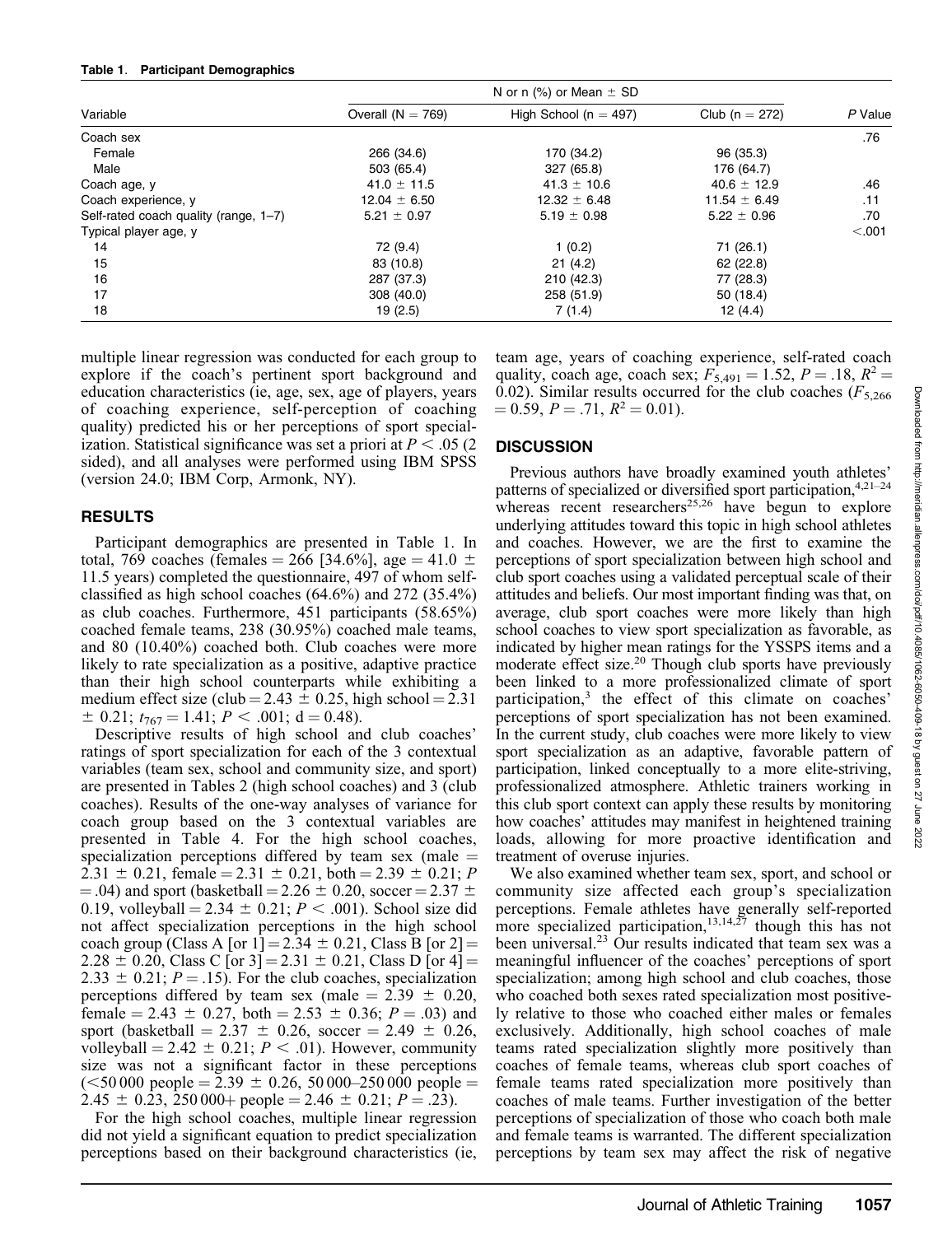Table 2. Perceptions of Youth Sport Specialization of High School Coaches by Contextual Characteristics

| Variable<br>n            |     | Mean $\pm$ SD           | F Value | P Value |  |
|--------------------------|-----|-------------------------|---------|---------|--|
| Team sex                 |     |                         | 3.31    | .037    |  |
| Male                     | 162 | $2.31 \pm 0.21$         |         |         |  |
| Female                   | 283 | $2.31 \pm 0.21$         |         |         |  |
| <b>Both</b>              | 52  | $2.39 \pm 0.21^a$       |         |         |  |
| Sport                    |     |                         | 12.74   | < .001  |  |
| Basketball               | 203 | $2.26 \pm 0.20^{\circ}$ |         |         |  |
| Soccer                   | 142 | $2.37 \pm 0.19$         |         |         |  |
| Volleyball               | 152 | $2.34 \pm 0.21$         |         |         |  |
| School size <sup>c</sup> |     |                         | 1.79    | .147    |  |
| 1                        | 129 | $2.34 \pm 0.21$         |         |         |  |
| 2                        | 110 | $2.28 \pm 0.20$         |         |         |  |
| 3                        | 140 | $2.31 \pm 0.21$         |         |         |  |
| 4                        | 118 | $2.33 \pm 0.21$         |         |         |  |

<sup>a</sup> Higher than for male or female ( $P < .05$ ).

 $b$  Lower than for soccer and volleyball ( $P < .01$ ).

 $\circ$  School size was listed from largest to smallest:  $1 =$  Class 1 (or A):  $\geq$ 885 students; 2 = Class 2 (or B): 398–884 students; 3 = Class 3 (or C): 194-397 students;  $4 = Class 4$  (or D):  $\leq$ 193 students.

physical and psychosocial outcomes for athletes in their competitive contexts.

School size is an important factor in sport-specialization practices. Specifically, athletes from large schools were more likely to specialize and identify as specializers than those at small schools.4 We found that the average YSSPS score did not differ by school size among the high school coaches or by community size among the club sport coaches. Although the findings were not significant, we did observe a trend toward increasing YSSPS scores as population and high school size increased. This demonstrates that these pressures might stem from the youth athletes themselves. However, it is important to note that an individual coach may have significant influence on the practice behaviors of an entire team. More information is needed to address the effects of school and community size on the experiences and wellbeing of youth athletes, including in-depth participant testimony as to how this characteristic does (or does not, given our results) affect their decisions to specialize and subsequent outcomes.

The coach's primary sport influenced perceptions of specialization for both the high school and club sport groups. For both groups, the relative order of specialization perceptions (from low to high) was basketball, volleyball, and soccer. Traditionally, these 3 sports have been considered team sports (ie, sports in which performance occurs simultaneously with teammates rather than individually) and associated with *late specialization* (ie, sports in which peak performance occurs after physical maturity is reached).<sup>15,28</sup> Historically, individual sports are associated with younger ages, the need for earlier peak performance, and thus, more focused specialization (eg, rhythmic gymnastics).<sup>16</sup> However, sport specialization is now common in team-sport settings as well, and our findings align with this high prevalence.<sup>21,24</sup> Future researchers should study additional sports with diverse characteristics and delve more deeply into basketball, soccer, and volleyball to determine how and why these environments lead to different perceptions of specialization and how this may lead to positive or negative outcomes for athletes.

Table 3. Perceptions of Youth Sport Specialization of Club Sport Coaches by Contextual Characteristics

| Variable       | n   | Mean $\pm$ SD           | F Value | P Value |
|----------------|-----|-------------------------|---------|---------|
| Team sex       |     |                         | 3.52    | .031    |
| Male           | 76  | $2.39 + 0.20$           |         |         |
| Female         | 168 | $2.43 \pm 0.24$         |         |         |
| <b>Both</b>    | 28  | $2.53 \pm 0.36^{\circ}$ |         |         |
| Sport          |     |                         | 5.18    | .006    |
| Basketball     | 87  | $2.37 \pm 0.26$         |         |         |
| Soccer         | 81  | $2.49 \pm 0.26^{\circ}$ |         |         |
| Volleyball     | 104 | $2.42 \pm 0.21$         |         |         |
| Community size |     |                         | 1.454   | .227    |
| $<$ 50 000     | 42  | $2.39 \pm 0.26$         |         |         |
| 50000-250000   | 109 | $2.45 \pm 0.23$         |         |         |
| $250000+$      | 120 | $2.46 \pm 0.21$         |         |         |

<sup>a</sup> Higher than for male at the  $P < .05$  level.

 $b$  Higher than for basketball at the  $P < .01$  level.

Additionally, the elements of coach education, experience, and demographic characteristics did not strongly predict perceptions of specialization, suggesting that each competitive context (high school or club) may have been the most salient influencer of these perceptions. Therefore, club sports appeared to prompt a cultural shift to better account for the potential drawbacks of specializing in 1 sport as noted in the previous sports medicine literature. Athletes in these settings should also be aware of the heightened expectations of specialized participation by those leading their teams. Researchers and practitioners in pediatric sports should continue to explore how these different group perceptions manifest in terms of participation behaviors and link to overall athlete health, wellbeing, and development.

One application of our study's findings is the apparent need for better coach education regarding the risks of specialized sport participation and associated training loads. Based on the mean ratings and variability of each coach group—as well as the respective subcategories of contextual characteristics—it is clear that some coaches view sport specialization positively. This is despite an accumulating base of empirical research that has illuminated the potentially adverse consequences of specializing in 1 sport, particularly in regard to sustaining an athletic injury. $4-6$  Regardless of the context, this increased risk would make more balanced participation in multiple sports more adaptive for a developing youth athlete. Future investigators should aim to enhance the structure and content of coach-education programs to reflect the research and recommendations regarding pathways of specialized or diversified participation to produce a stronger, richer understanding that can then be applied to future training programs.

Another important implication of the current study relates to ATs and sports medicine professionals. Our results underscore the importance of ATs having at least a cursory understanding of the context in which their athletes participate; clearly, the differences in coach perceptions detailed in this study would create different climates in terms of how participation is structured and viewed by athletes. For example, the heightened preference for specialization exhibited by club coaches in our sample would likely increase the risk of sustaining an injury and create a more pressurized environment for injured athletes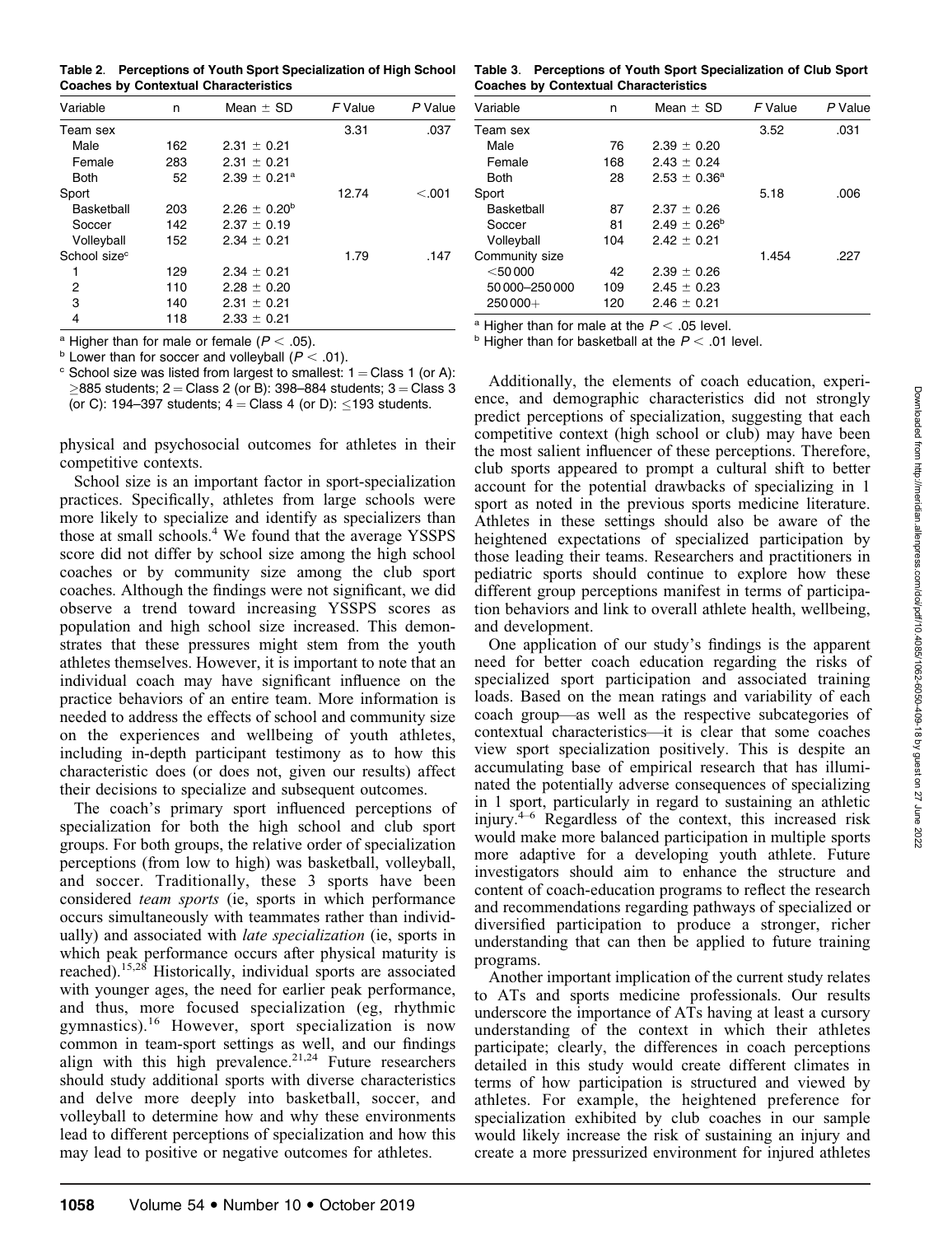Table 4. Comparison of High School and Club Sport Coaches' Perceptions by Contextual Characteristics

|                                        | High School ( $n = 497$ ) |    |      |       |        | Club ( $n = 272$ )                                                        |  |      |      |     |
|----------------------------------------|---------------------------|----|------|-------|--------|---------------------------------------------------------------------------|--|------|------|-----|
| Variable                               | Sum of Squares            | df |      |       |        | Mean Square F Value P Value Sum of Squares df Mean Square F Value P Value |  |      |      |     |
| Team sex                               | 0.29                      |    | 0.14 | 3.31  | .037   | 0.42                                                                      |  | 0.21 | 3.52 | .31 |
| Sport                                  | .06                       |    | 0.53 | 12.74 | < 0.01 | 0.61                                                                      |  | 0.30 | 5.18 | .01 |
| School and community size <sup>a</sup> | 0.23                      |    | 0.08 | 1.79  | .15    | 0.26                                                                      |  | 0.09 | 1.45 | .23 |

<sup>a</sup> School size was listed from largest to smallest:  $1 = C$ lass 1 (or A): >885 students; 2 = Class 2 (or B): 398–884 students; 3 = Class 3 (or C): 194–397 students;  $4 = Class 4$  (or D):  $\leq$ 193 students.

to ''push through'' or return to competition early in comparison with high school athletes. This becomes more problematic when considering the lack of awareness high school and club coaches have of safe-sport recommendations.29 Subsequently, club sport athletes may need extra attention from sports medicine practitioners for injury prevention and treatment as well as education regarding the potential risks stemming from the club sport context in general.

This study had several limitations. First, the collected data were self-reported, so the coaches were providing information about the climates they perceived they had created; from the current design, it is not entirely clear how these beliefs, attitudes, and values manifested in their practical settings, nor can the perceived climates of their athletes be fully understood through this design. Future authors should continue to explore the perceptions of coaches in the high school and club sport settings by linking them to previously described athlete outcomes associated with specialization. such as increased incidences of injury and burnout.5,9,30 Additionally, we surveyed coaches in only 3 sports (ie, basketball, soccer, volleyball), all of whom possessed similar characteristics; expanding the results to a wider variety of sports would be useful contextual information.

Lastly, it is important to note the overall low response rate for this study. Despite partnerships with the Michigan High School Athletic Association and various club organizations and sending 2 follow-up emails, our response rate was approximately 7%. This low response rate may have resulted in a selection bias in terms of the small proportion of coaches who chose to respond; thus, generalizing these findings to the larger, national population of coaches should be done with caution.

## **CONCLUSIONS**

Club sport coaches were more likely to endorse a more professionalized, specialized approach to sport participation. Accounting for contextual categorical variables is important when considering athletes' participation patterns. Moreover, the nonsignificant linear regression equations for both high school and club sport coaches, based on selected coaches' background characteristics, indicated that the competitive context (ie, high school or club sports) may be the most salient influencer of coaches' perceptions of specialization. Future researchers should expand on these findings while linking them to previously identified physical and psychosocial outcomes. Finally, ATs and sports medicine practitioners should account for contextual differences when working with athletes and organizations in various settings.

## **REFERENCES**

- 1. Jayanthi N, Pinkham C, Dugas L, Patrick B, LaBella C. Sports specialization in young athletes: evidence-based recommendations. Sports Health. 2013;5(3):251–257.
- 2. Wiersma LD. Risks and benefits of youth sport specialization: perspectives and recommendations. Pediatr Exerc Sci. 2000;12(1):13–22.
- 3. Vealey R, Chase M. Best Practices for Youth Sport: Science and Strategies for Positive Athlete Experiences. Champaign, IL: Human Kinetics; 2015.
- 4. Bell DR, Post EG, Trigsted SM, Hetzel S, McGuine TA, Brooks MA. Prevalence of sport specialization in high school athletics: a 1 year observational study. Am J Sports Med. 2016;44(6):1469-1474.
- 5. Jayanthi NA, LaBella CR, Fischer D, Pasulka J, Dugas LR. Sportsspecialized intensive training and the risk of injury in young athletes: a clinical case-control study. Am J Sports Med. 2015;43(4):794–801.
- 6. Post EG, Trigsted SM, Riekana JW, et al. The association of sport specialization and training volume with injury history in youth athletes. Sports Health. 2017;9(2):148–153.
- 7. Wall M, Côté J. Developmental activities that lead to dropout and investment in sport. Phys Educ Sport Pedagogy. 2007;12(1):77–87.
- 8. McFadden T, Bean C, Fortier M, et al. Investigating the influence of youth hockey specialization on psychological needs (dis) satisfaction, mental health, and mental illness. Cogent Psychol. 2016;3(1):1157975.
- 9. Myer GD, Jayanathi N, DiFiori JP, et al. Sport specialization, part I: does early sport specialization increase negative outcomes and reduce the opportunity for success in young athletes? Sports Health. 2015;7(5):437–442.
- 10. Côté J, Lidor R, Hackfort D. ISSP position stand: to sample or specialize? Seven postulates about youth sport activities that lead to continued participation and elite performance. Int J Sport Exerc Psychol. 2009;7(1):7–17.
- 11. LaPrade RF, Agel J, Baker J, et al. AOSSM early sport specialization consensus statement. Orthop J Sports Med. 2016;4(4):2325967116644241.
- 12. Russell WD. The relationship between youth sport specialization, reasons for participation, and youth sport motivations: a retrospective study. J Sport Behav. 2014;37(3):286.
- 13. Barynina I, Vaitsekhovskii S. The aftermath of early specialization for highly qualified swimmers. Fitness Sports Rev Int. 1989;6(1):21–23.
- 14. Post EG, Bell DR, Trigsted SM, et al. Association of competition volume, club sports, and sport specialization with sex and lower extremity injury history in high school athletes. Sports Health. 2017;9(6):518–523.
- 15. Ford P, De Ste Croix M, Lloyd R, et al. The long-term athlete developmental model: physiological evidence and application. J Sports Sci. 2011;29(4):389–402.
- 16. Law MP, Côté J, Ericsson KA. Characteristics of expert development in rhythmic gymnastics: a retrospective study. Int J Sport Exerc Psychol. 2007;5(1):82–103.
- 17. Camiré M. Youth development in North American high school sport: review and recommendations. *Quest*. 2014;4:495–511.